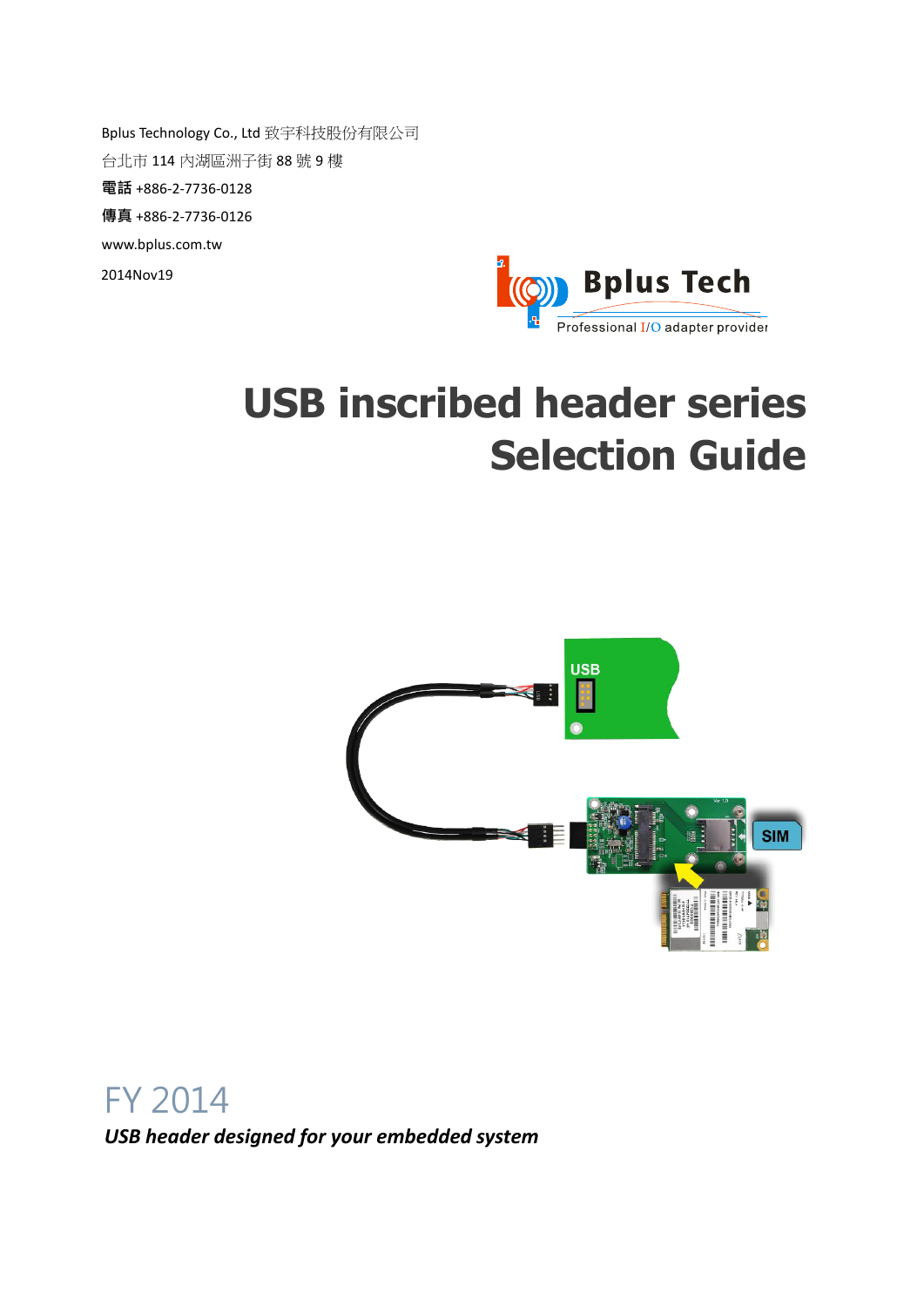## CONTENTS

### **Contents**

| 3G/LTE module to USB2.0 header convertor board |  |
|------------------------------------------------|--|
| Dual RS232 to USB2.0 header convertor board    |  |
| Dual SATA to USB3.0 header convertor board     |  |
| SD to USB2.0 header convertor board            |  |
| Company info                                   |  |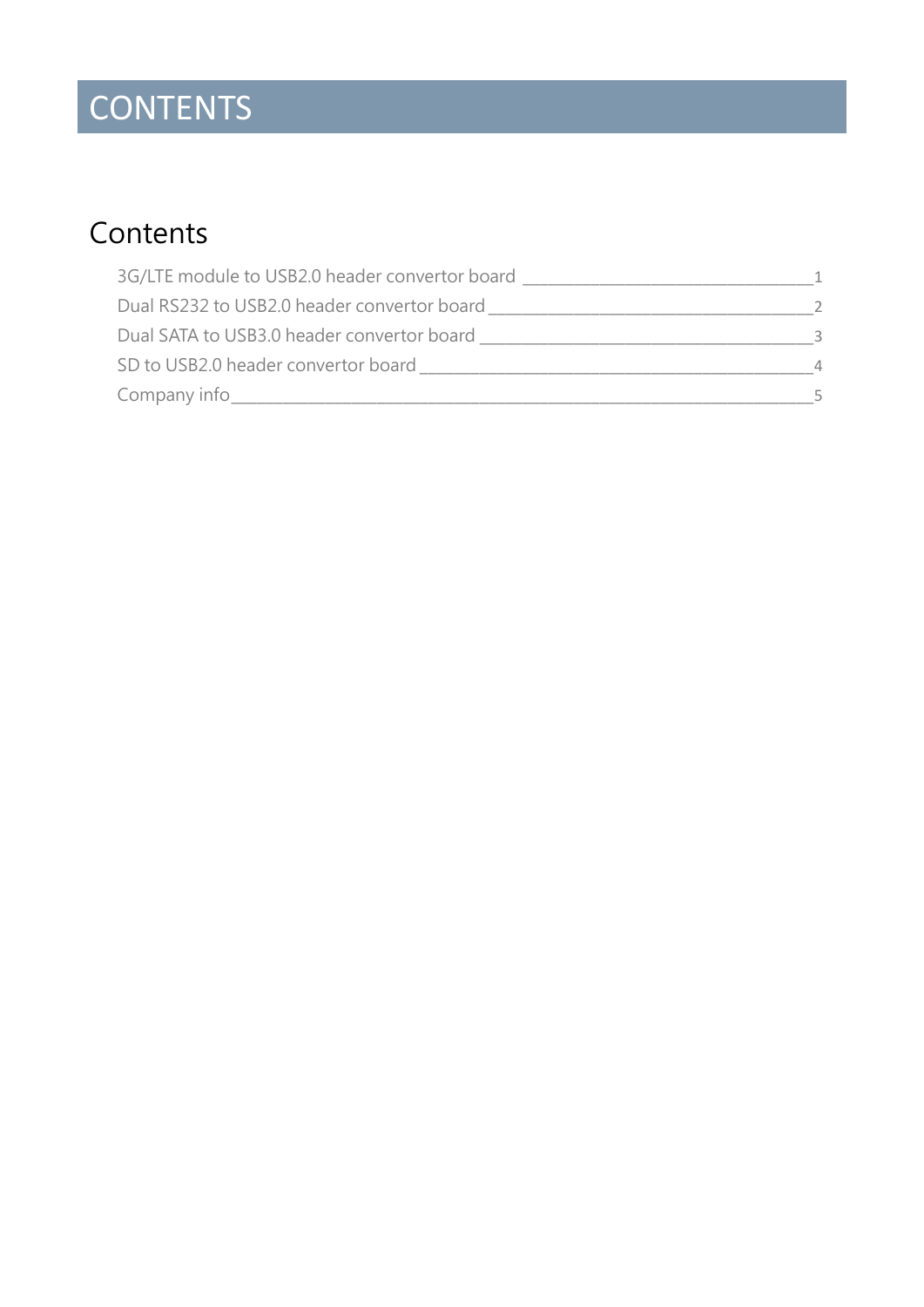### 3G/LTE MODULE TO USB2.0 HEADER CONVERTOR BOARD

### <span id="page-2-0"></span>3G/LTE module to USB2.0 header convertor board



3G/LTE module to USB2.0 header Adapter U0901A

|               | Part-Number Where to buy? | <b>Project descriptions</b>  |
|---------------|---------------------------|------------------------------|
| <b>U0901A</b> | Web-shop                  | 3G/LTE module to USB Adapter |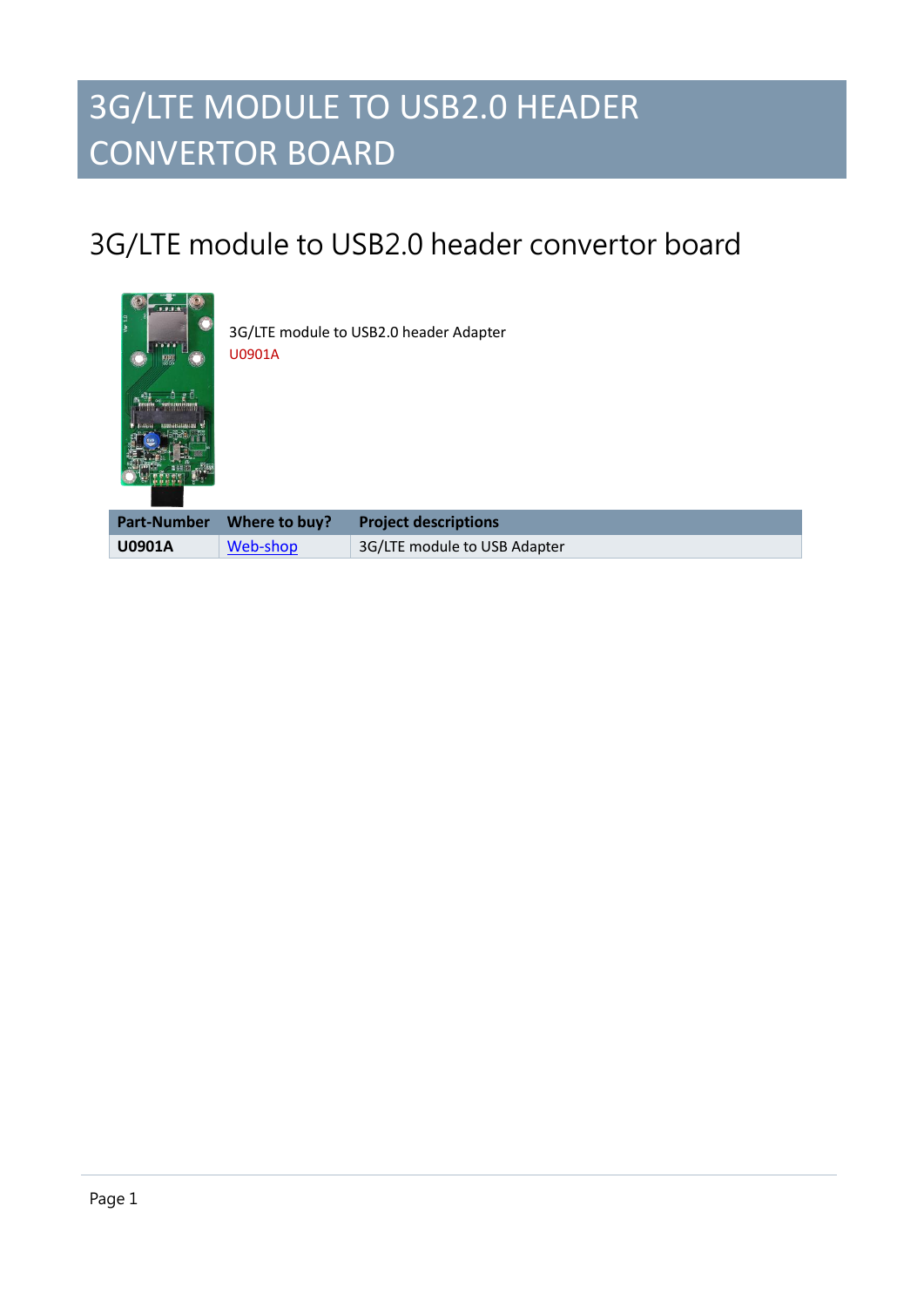### DUAL RS232 TO USB2.0 HEADER CONVERTOR BOARD

#### <span id="page-3-0"></span>Dual RS232 to USB2.0 header convertor board



Dual RS232 to USB 2.0 header Adapter U0902A

| <b>Part-Number</b> | Where to buy? Project Name |                                      |
|--------------------|----------------------------|--------------------------------------|
| <b>U0902A</b>      | Web-shop                   | Dual RS232 to USB 2.0 header Adapter |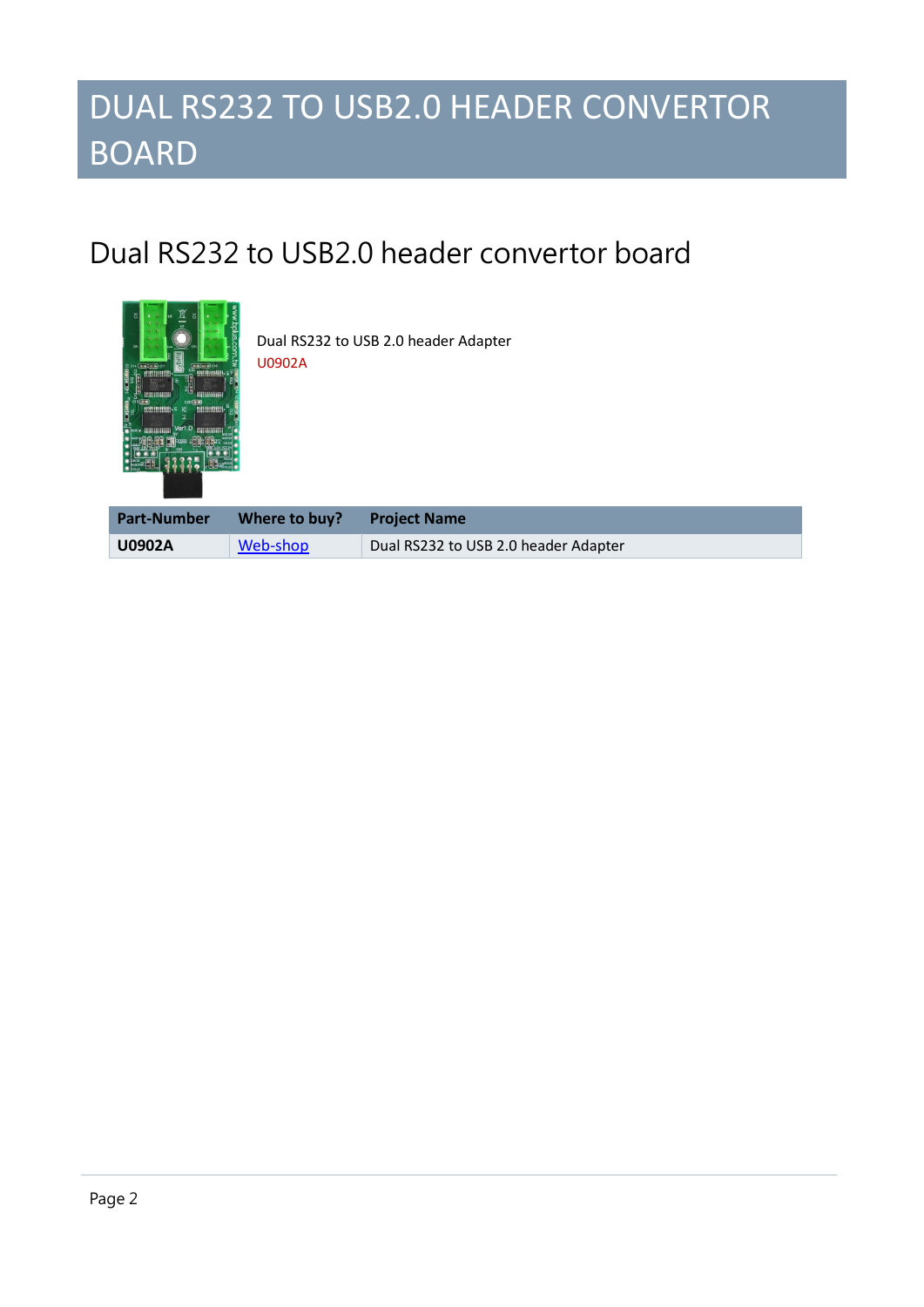### DUAL SATA TO USB3.0 HEADER CONVERTOR BOARD

#### <span id="page-4-0"></span>Dual SATA to USB3.0 header convertor board



Dual SATA to USB3.0 header adapter U1903A

| <b>Part-Number</b> | Where to buy? | Project Name                       |
|--------------------|---------------|------------------------------------|
| <b>U1903A</b>      | Web-shop      | Dual SATA to USB3.0 header adapter |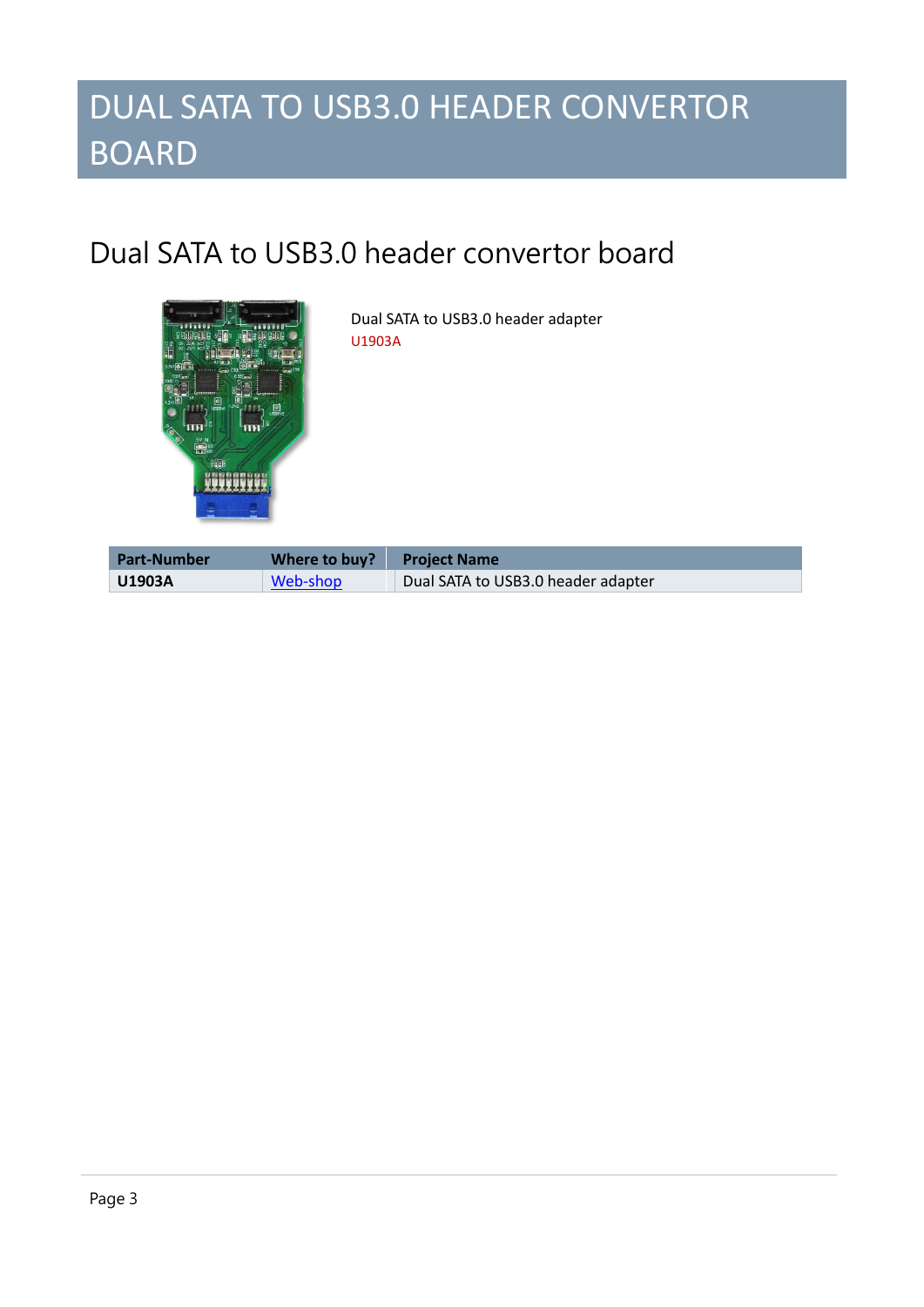### SD TO USB2.0 HEADER CONVERTOR BOARD

#### <span id="page-5-0"></span>SD to USB2.0 header convertor board



SD to USB2.0 header adapter U0909A

| <b>Part-Number</b> | Where to buy? | <b>Project Name</b>         |
|--------------------|---------------|-----------------------------|
| <b>U0909A</b>      | Web-shop      | SD to USB2.0 header adapter |